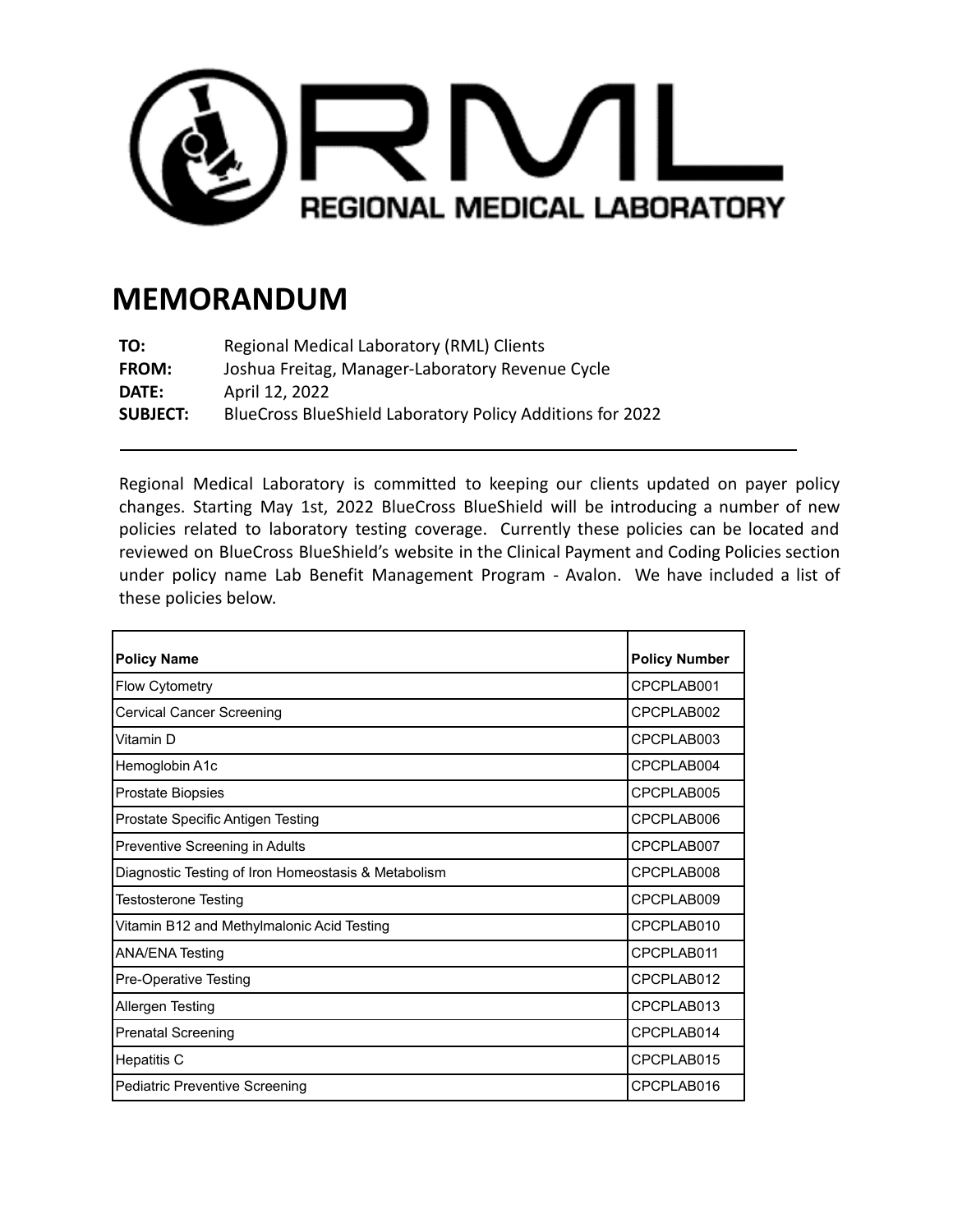| <b>Celiac Disease Testing</b>                                            | CPCPLAB017 |
|--------------------------------------------------------------------------|------------|
| Helicobacter Pylori Testing                                              | CPCPLAB018 |
| <b>Thyroid Disease Testing</b>                                           | CPCPLAB019 |
| Cardiovascular Disease Risk Assessment                                   | CPCPLAB020 |
| Prenatal Screening for Fetal Aneuploidy                                  | CPCPLAB022 |
| Diagnosis of Idiopathic Environmental Intolerance                        | CPCPLAB023 |
| Epithelial Cell Cytology in Breast Cancer Risk Assessment                | CPCPLAB024 |
| Fecal Analysis in the Diagnosis of Intestinal Dysbiosis                  | CPCPLAB025 |
| <b>Fecal Calprotectin Testing</b>                                        | CPCPLAB026 |
| Testing for Diagnosis of Active or Latent Tuberculosis                   | CPCPLAB027 |
| Immune Cell Function Assay                                               | CPCPLAB028 |
| <b>Intracellular Micronutrient Analysis</b>                              | CPCPLAB029 |
| In Vitro Chemoresistance and Chemosensitivities Assays                   | CPCPLAB030 |
| Measurement of Thromboxane Metabolites for ASA Resistance                | CPCPLAB031 |
| Oral Screening Lesion Identification Systems and Genetic Screening       | CPCPLAB032 |
| Diagnostic Testing of Influenza                                          | CPCPLAB033 |
| Salivary Hormone Testing                                                 | CPCPLAB034 |
| Laboratory Testing for the Diagnosis of Inflammatory Bowel Disease       | CPCPLAB035 |
| Biomarker Testing for Multiple Sclerosis and Related Neurologic Diseases | CPCPLAB036 |
| Serum Tumor Markers for Malignancies                                     | CPCPLAB037 |
| Urinary Tumor Markers for Bladder Cancer                                 | CPCPLAB038 |
| Vectra DA Blood Test for Rheumatoid Arthritis                            | CPCPLAB039 |
| ST2 Assay for Chronic Heart Failure                                      | CPCPLAB040 |
| <b>Erectile Dysfunction</b>                                              | CPCPLAB041 |
| ZIKA Virus Risk Assessment                                               | CPCPLAB042 |
| Evaluation of Dry Eyes                                                   | CPCPLAB043 |
| Lyme Disease                                                             | CPCPLAB044 |
| Pathogen Panel Testing                                                   | CPCPLAB045 |
| Cardiac Biomarkers for Myocardial Infarction                             | CPCPLAB046 |
| Pancreatic Enzyme Testing for Acute Pancreatitis                         | CPCPLAB047 |
| <b>Folate Testing</b>                                                    | CPCPLAB048 |
| <b>General Inflammation Testing</b>                                      | CPCPLAB049 |
| Urine Culture Testing for Bacteria                                       | CPCPLAB050 |
| Diagnostic Testing of Common Sexually Transmitted Infections             | CPCPLAB051 |
| Testing for Mosquito- or Tick-Related Infections                         | CPCPLAB052 |
| β-Hemolytic Streptococcus Testing                                        | CPCPLAB053 |
| Parathyroid Hormone, Phosphorus, Calcium, and Magnesium Testing          | CPCPLAB055 |